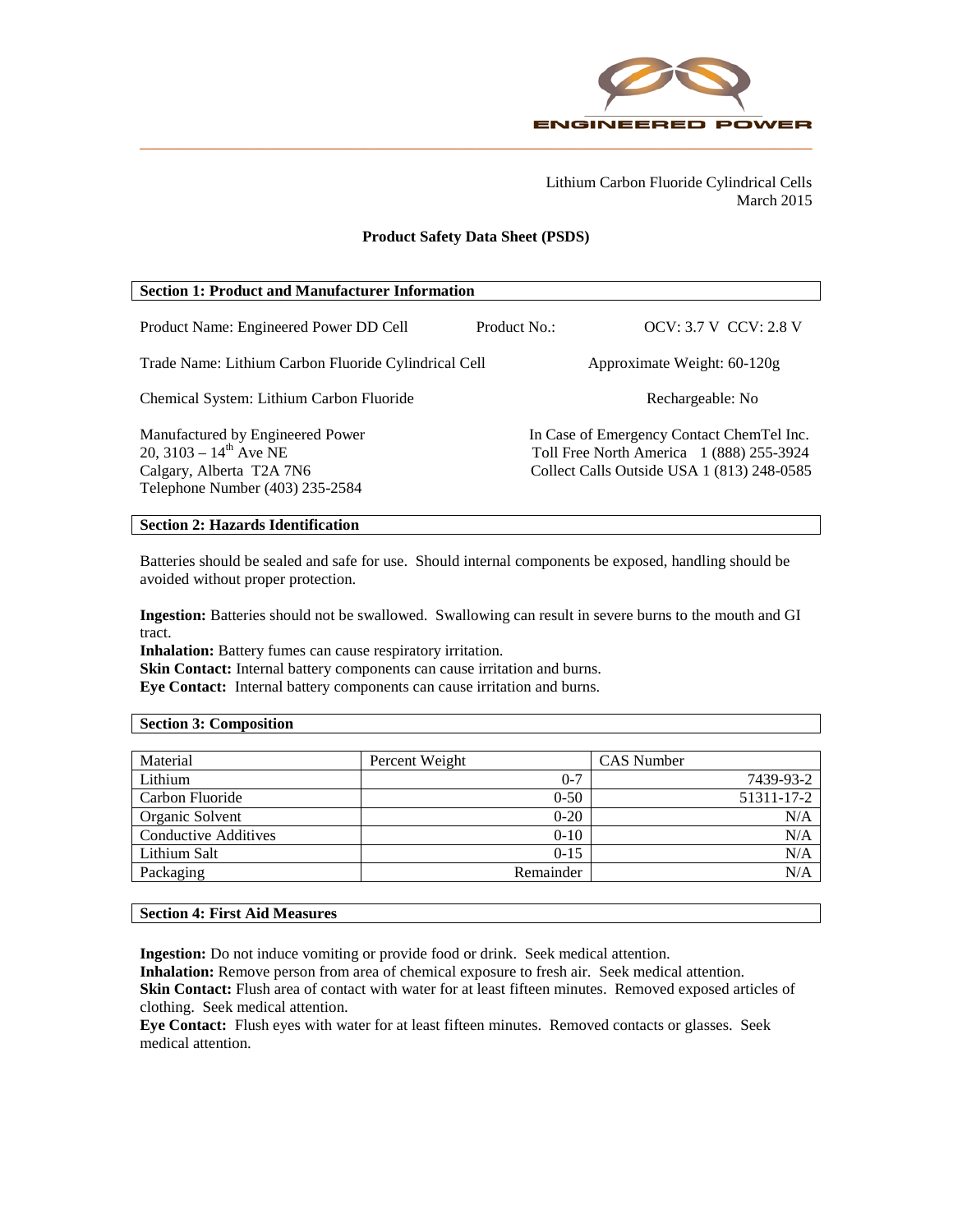

### **Section 5: Firefighting Measures**

In case of fire with lithium metal battery, use a class D fire extinguisher. Burning batteries will produce harmful organic vapors as well as corrosive lithium hydroxide fumes. Only those trained in dealing with fires should try to put out the fire. Those who are not trained should leave the scene. Firefighters should enter the fire area with proper respiratory protection.

## **Section 6: Accidental Release Measures**

In case of exposed internal components of a battery, the following precautions and controls should be taken.

**Engineering Controls:** Facility should provide adequate ventilation for released fumes as well as an eye wash station and safety shower.

**Eye PPE:** Use safety goggles or a face shield.

**Respiratory PPE:** Use NIOSH acid gas filter mask.

**Clothing PPE:** Use boots, gloves, lab coat and apron.

**Cleaning:** Neutralize spilled content with sodium bicarbonate. Collect all battery components into a leakproof, plastic container. Dispose of components according to laws and regulations.

### **Section 7: Handling and Storage**

Failure to abide by the following suggestions can result in leaking, rupturing, or explosion of batteries.

**Storage:** Store batteries in a cool, well ventilated area. Batteries should be kept separate from combustible materials and stored in a manner that prevents short-circuiting. Batteries should not be stored next to loose metal materials.

**Handling:** Do not attempt to charge, short-circuit, puncture, rupture, or mechanically deform batteries. Do not heat batteries in excess of 150 C.

### **Section 8: Exposure and Personal Protection**

Under normal circumstances no special protection should be required. In cases of ruptures or leaks, please see **Section 6** of this SDS.

### **Section 9: Physical and Chemical Properties**

| Appearance            | Cylindrical     |
|-----------------------|-----------------|
| <b>Physical State</b> | Solid           |
| Odor                  | <b>Odorless</b> |
| <b>Boiling Point</b>  | N/A             |
| Vapor Point           | N/A             |
| <b>Melting Point</b>  | N/A             |
| Vapor Density         | N/A             |
| Density               | N/A             |
| Solubility in Water   | Insoluble       |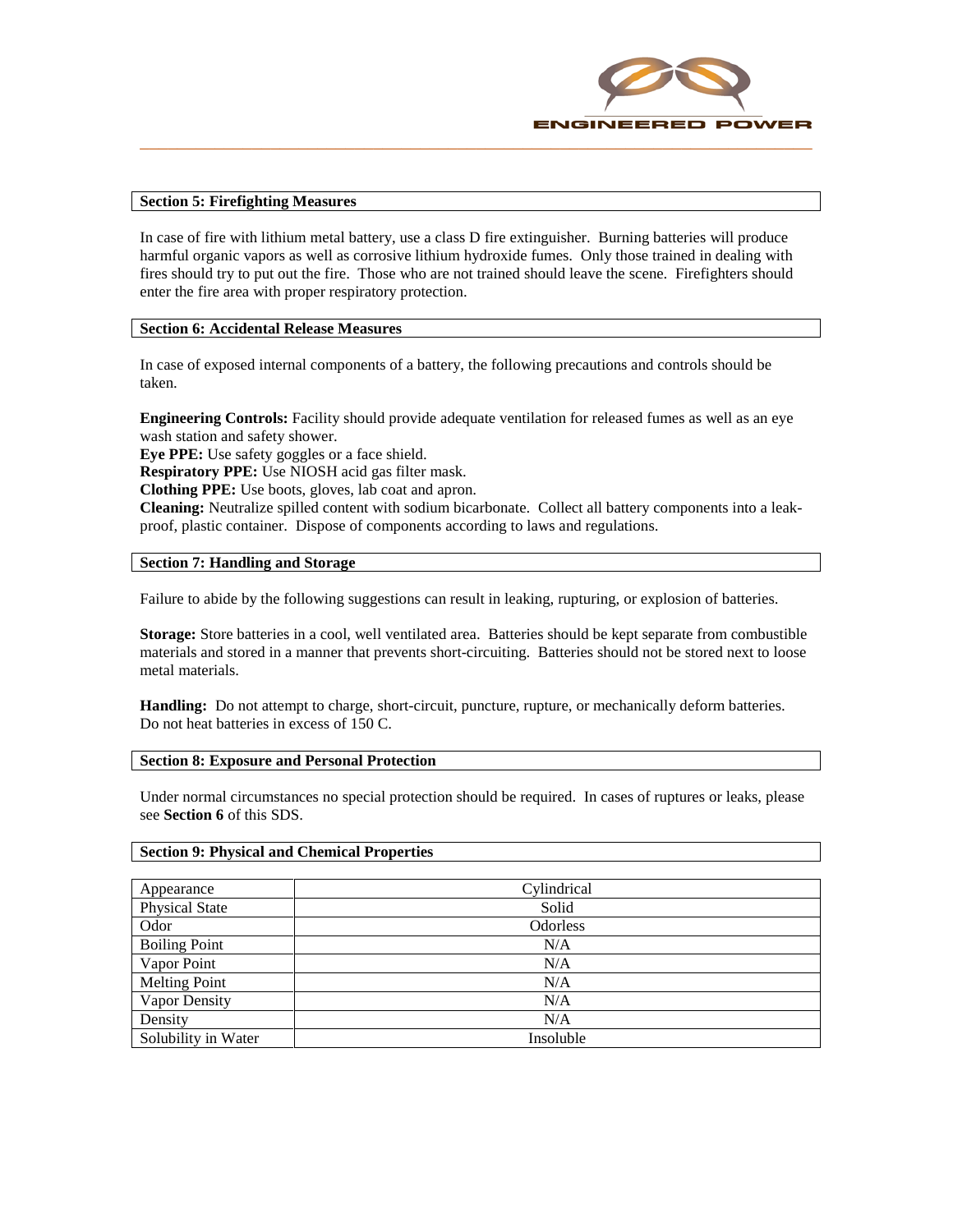

### **Section 10: Stability and Reactivity**

**Chemical Stability:** Stable under normal circumstances. **Reactivity:** Batteries are reactive when exposed to short-circuiting, puncturing, rupturing, charging, mechanical deformation, or temperatures in excess of 160 C. **Material Compatibility:** Incompatible with conductive materials, acids, and oxidizers.

**Section 11: Toxicological Information**

With proper handling and disposal, batteries are not toxic.

**Section 12: Ecological Information**

Improperly disposed of batteries can cause harm to the environment.

**Section 13: Disposal**

**Proper Shipping Name:** WASTE LITHIUM METAL BATTERIES **UN Number:** 3090 (UN 3091 for Lithium Metal Batteries Contained in Equipment or Lithium Metal Batteries Packed With Equipment) **Hazard Classification:** Class 9 (Misc.) **Packing Group:** II **Labels Required:** MISCELLANEOUS HAZARDOUS WASTE **Waste Disposal Code:** D003 **Other:** All lithium carbon fluoride batteries should be disposed of by a certified hazardous waste disposal facility. Contact Engineered Power for recommended disposal facilities.

**Section 14: Transport** 

TBD

**Section 15: Regulatory Information**

Dependent on Transport.

**Section 16: Other Information**



 For cells or battery packs involved in an accident, cells that have vented, or exploded, follow the